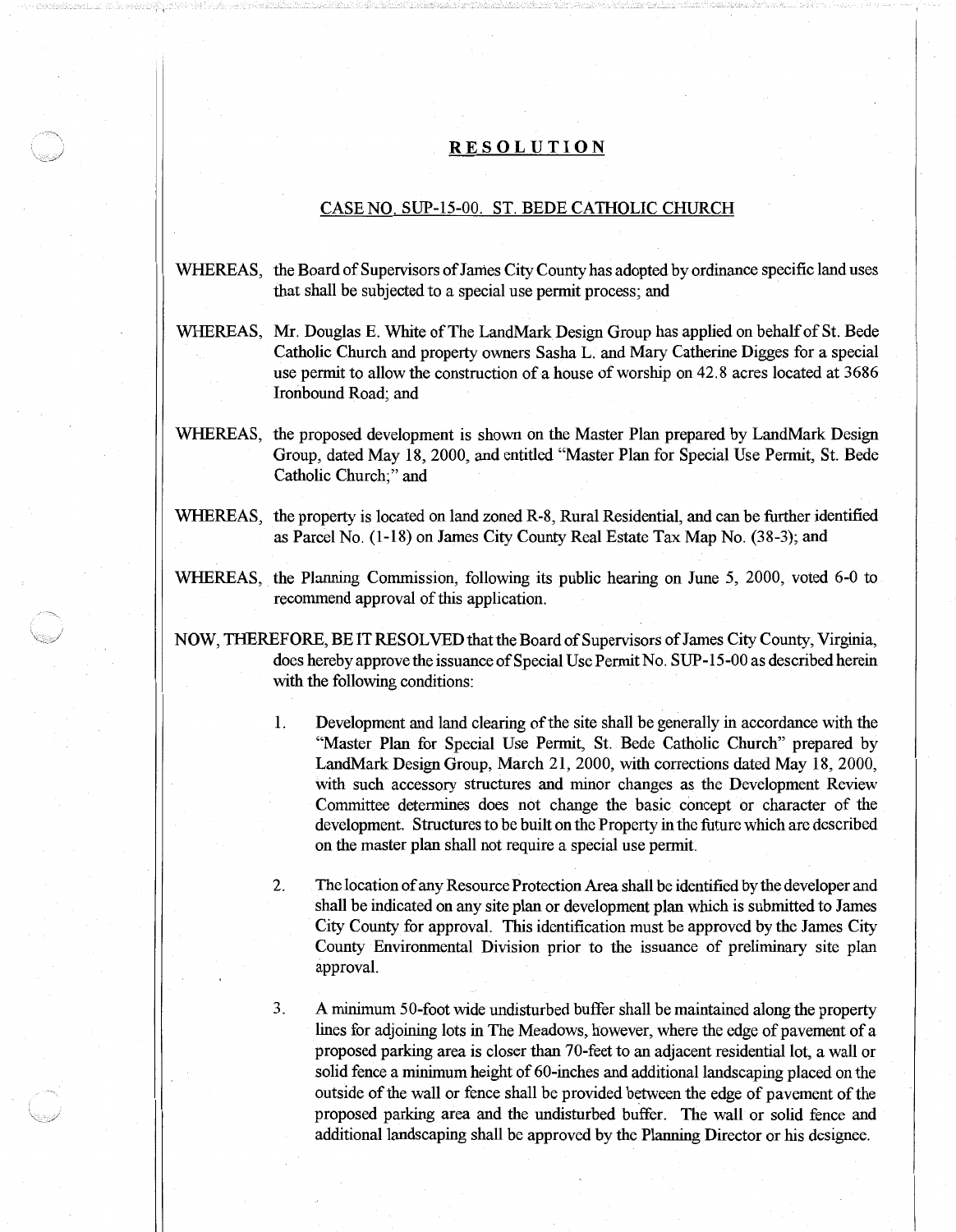- 4. The applicant shall provide and construct a four-foot wide paved sidewalk along Ironbound Road adjacent to any tum lanes and associated improvements required by the Virginia Department of Transportation ("VDOT") or, in the alternative, the applicant may provide and maintain a cash escrow account with an agreement in a form suitable to the County Attorney to ensure the construction of the improvements when similar improvements are completed on both sides of the Property along Ironbound Road at which time the cash escrow account shall be released.
- 5.

The applicant shall construct a five-foot wide VDOT standard shoulder bike lane along the front of the property adjacent to Ironbound Road (State Route 615). If tum lanes or other road, drainage, or utility improvements are required by VDOT along other portions of Ironbound Road ("Ironbound Road Improvements"), the applicant shall either construct additional five-foot wide VDOT standard shoulder bike lanes along the Ironbound Road Improvements, as required by the Planning Director or his designee, or construct the Ironbound Road Improvements in such a way that subsequent installation of the bike lanes shall not require relocation of the Ironbound Road Improvements. The intent of this condition is that the County will only need to add base material and pavement for the additional bike lanes that do not adjoin the front property line. The construction of the required bike lanes shall be completed prior to issuance of a Certificate of Occupancy or, in the alternative, the applicant may provide and maintain a cash escrow account with an agreement in a form suitable to the County Attorney to insure the construction of the improvements when similar improvements are completed on both sides of the Property along lronbound Road at which time the cash escrow account shall be released.

6. All exterior light fixtures, including building lighting, on the Property shall have recessed fixtures with no lens, bulb, or globe extending belowthe casing. In addition, a lighting plan shall be submitted to, and approved by, the Planning Director or his designee which indicates no glare outside the property lines. "Glare" shall be defined as more than 0.1 footcandle at the property line or any direct view of the lighting source from the adjoining residential properties.

7. The applicant shall implement the road improvements recommended by the traffic study "St. Bede Catholic Church Traffic Impact Study, James City County, Virginia" prepared by LandMark Design Group, March 20, 2000. If additional right-of-way and/or improvements are required by the Virginia Department of Transportation, the additional right-of-way shall be acquired and dedicated prior to final site plan approval and the additional improvements shall be constructed prior to the issuance of any Certificate of Occupancy.

8. The building elevations for any structure on the site shall be approved by the Planning Director or his designee prior to final site plan approval. The intent of this condition is to ensure that all future buildings on the site are uniform and compatible with the design, materials and colors of the main structure.

9. All dumpsters shall be screened by landscaping and fencing in a location approved by the Planning Director or his designee prior to final site plan approval.